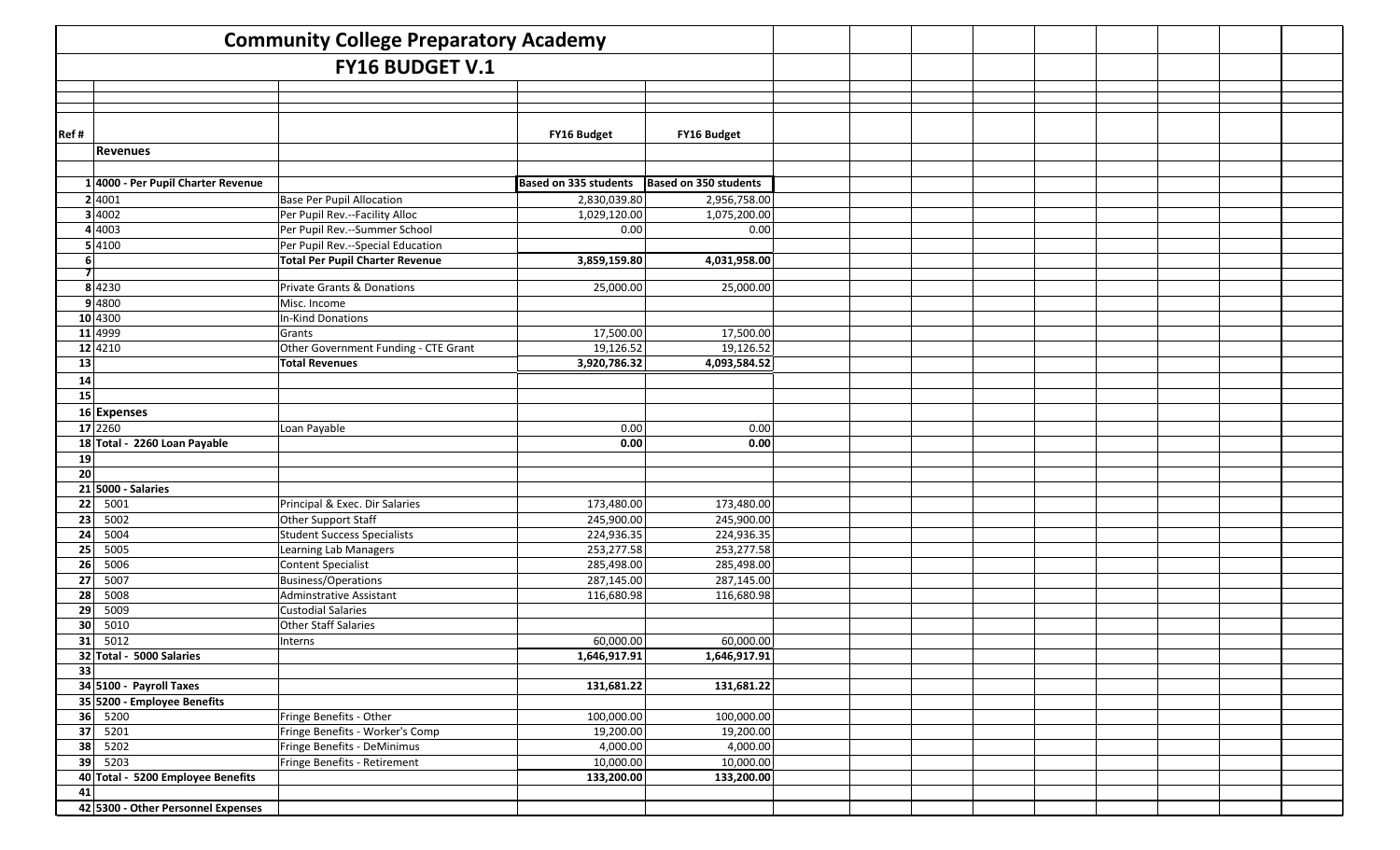| <b>Community College Preparatory Academy</b>      |                                            |                                           |             |             |  |  |  |  |
|---------------------------------------------------|--------------------------------------------|-------------------------------------------|-------------|-------------|--|--|--|--|
|                                                   |                                            | <b>FY16 BUDGET V.1</b>                    |             |             |  |  |  |  |
|                                                   |                                            |                                           |             |             |  |  |  |  |
|                                                   |                                            |                                           |             |             |  |  |  |  |
|                                                   |                                            |                                           |             |             |  |  |  |  |
| Ref#                                              |                                            |                                           | FY16 Budget | FY16 Budget |  |  |  |  |
| 43                                                | 5300                                       | Other Personnel Expenses                  |             |             |  |  |  |  |
| 44                                                | 5301                                       | <b>Staff Development Costs</b>            | 20,000.00   | 20,000.00   |  |  |  |  |
|                                                   | 45 Total 5300 - Other Personnel Expenses   |                                           | 20,000.00   | 20,000.00   |  |  |  |  |
| 46                                                |                                            |                                           |             |             |  |  |  |  |
|                                                   | 47 5400 - Contractors                      |                                           | 15,000.00   | 15,000.00   |  |  |  |  |
| 48                                                |                                            |                                           |             |             |  |  |  |  |
| 49                                                | 6100 - Direct Student Expenses             |                                           |             |             |  |  |  |  |
| 50                                                | 6100                                       | Direct Student Expenses - Other           |             |             |  |  |  |  |
| 51                                                | 6101                                       | <b>Computers and Materials</b>            | 593,000.00  | 593,000.00  |  |  |  |  |
| 52                                                | 6102                                       | Classroom Furnishings & Supplies          | 0.00        | 0.00        |  |  |  |  |
| 53                                                | 6103                                       | <b>Student Assessment Materials</b>       | 26,250.00   | 26,250.00   |  |  |  |  |
| 54                                                | 6104                                       | <b>Contracted Student Service</b>         | 303,000.00  | 303,000.00  |  |  |  |  |
| 55                                                | 6105                                       | Miscellaneous Student Cost                | 5,000.00    | 5,000.00    |  |  |  |  |
| 56                                                | 6106                                       | Textbooks                                 | 20,000.00   | 20,000.00   |  |  |  |  |
| 57                                                | 6107                                       | Student Supplies & Materials              | 27,500.00   | 27,500.00   |  |  |  |  |
| 6108<br>58<br>Student Supplies & Materials        |                                            | 0.00                                      | 0.00        |             |  |  |  |  |
| <b>Total 6100 - Direct Student Expenses</b><br>59 |                                            | 974,750.00                                | 974,750.00  |             |  |  |  |  |
| 60                                                |                                            |                                           |             |             |  |  |  |  |
| 61                                                | 6200 - Occupancy Expenses                  |                                           |             |             |  |  |  |  |
| 62                                                | 6201                                       | Utilities                                 | 52,800.00   | 52,800.00   |  |  |  |  |
| 63                                                | 6202                                       | <b>Building Maintenance &amp; Repairs</b> | 15,000.00   | 15,000.00   |  |  |  |  |
| 64                                                | 6203                                       | <b>Contracted Building Services</b>       | 116,700.00  | 116,700.00  |  |  |  |  |
| 65                                                | 6204                                       | Janitorial Supplies                       | 15,000.00   | 15,000.00   |  |  |  |  |
| 66                                                | <b>Total 6200 - Occupancy Expenses</b>     |                                           | 199,500.00  | 199,500.00  |  |  |  |  |
| 67                                                | 68 6210 - Rent                             |                                           | 393,600.00  | 393,600.00  |  |  |  |  |
|                                                   |                                            |                                           |             |             |  |  |  |  |
| 70                                                | 69 6290 - Depreciation                     |                                           | 65,333.33   | 65,333.33   |  |  |  |  |
|                                                   | 71 6300 - Office Expenses                  |                                           |             |             |  |  |  |  |
| 72                                                | 6300                                       | Office Supplies - Other                   | 0.00        | 0.00        |  |  |  |  |
| 73                                                | 6301                                       | Office Supplies & Materials               | 36,000.00   | 36,000.00   |  |  |  |  |
| 74                                                | 6302                                       | Office Furnishings & Equipment            |             |             |  |  |  |  |
| 75                                                | 63022                                      | <b>Office Computers</b>                   | 25,000.00   | 25,000.00   |  |  |  |  |
| 76                                                | 6302                                       | Office Furnishings & Equip - Other        | 14,000.00   | 14,000.00   |  |  |  |  |
|                                                   | 77 Total 6302 - Office Furnishings & Equip |                                           | 39,000.00   | 39,000.00   |  |  |  |  |
| 78                                                |                                            |                                           |             |             |  |  |  |  |
| 79                                                | 6303                                       | Office Equipment Rental & Maintenance     | 0.00        | 0.00        |  |  |  |  |
| 80                                                | 6304                                       | Telephone/Telecommunications              | 14,000.04   | 14,000.04   |  |  |  |  |
| 81                                                | 6305                                       | Printing and Copying                      | 6,000.00    | 6,000.00    |  |  |  |  |
| 82                                                | 6306                                       | Postage and Shipping                      | 6,000.00    | 6,000.00    |  |  |  |  |
| 83                                                | 6307                                       | Equipment Rental & Maintenance            | 7,500.00    | 7,500.00    |  |  |  |  |
| 84                                                | 6308                                       | Other                                     | 5,000.00    | 5,000.00    |  |  |  |  |
|                                                   | 85 Total 6300 - Office Expenses            |                                           | 113,500.04  | 113,500.04  |  |  |  |  |
| 86                                                |                                            |                                           |             |             |  |  |  |  |
|                                                   |                                            |                                           |             |             |  |  |  |  |